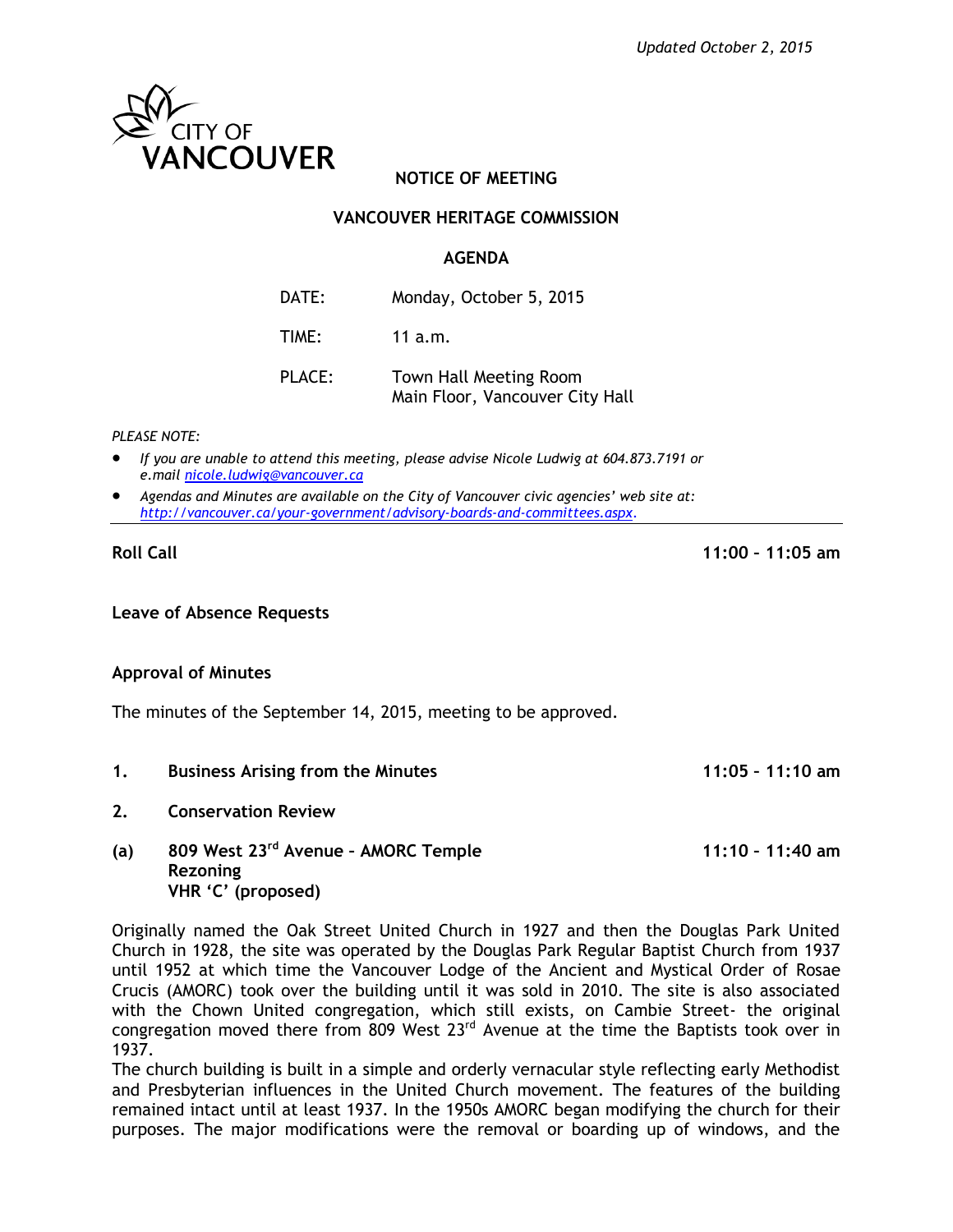complete reconfiguring of the interior, which was re-designed and decorated along the lines of other Rosicrucian sites in the United States.

The application proposes to restore the church to its 1937 condition (based on photographs and on-site analysis). The exact condition of the windows and/or opening won't be known until the current stucco and interior finishes are removed. The name of the building is proposed to be the AMORC Temple despite the restoration to the pre-1937 condition. A rezoning is proposed with heritage designation. The site consists of two residential sized parcels for a total site area of 8,435 sq. ft. The current zoning is RS-5. The main variances are listed below (please note this table has been updated and corrected as of October 2, 2015):

| <b>Item</b>                    | <b>Existing</b> | <b>Permitted/Required</b>            | Proposed             |
|--------------------------------|-----------------|--------------------------------------|----------------------|
| <b>Total Floor Space Ratio</b> | 0.53            | 0.86 to 0.91 with Laneway            | 1.19                 |
| (FSR)                          |                 | House                                |                      |
| Above Grade Square             | 2,331 sq. ft.   | 6,227 sq. ft. (0.74 FSR)             | 7,055 sq. ft. (0.84) |
| Footage                        | $(0.28$ FSR)    |                                      | FSR)                 |
| <b>Below Grade Square</b>      | 2,141 sq. ft.   | $\overline{1,084}$ sq. ft (0.13 FSR) | 2,985 sq. ft. (0.35  |
| Footage                        | $(0.25$ FSR)    |                                      | FSR)                 |
| Number of Dwelling             | None            | Up to 6                              | 10 (6 units and 4    |
| <b>Units</b>                   |                 |                                      | lock-off suites      |
| <b>Off-Street Parking</b>      | 4 spaces        | 2 spaces                             | 5 spaces             |
| <b>Spaces</b>                  |                 |                                      |                      |

On February 23, 2015 the Vancouver Heritage Commission supported the addition of the site to the register in the 'C' category and referred the SOS back to the consultants for revisions.

Issues:

- Conservation Plan:
- Balance of new openings for livability etc. with re-using original openings/ windows, as well as dormer additions; and
- Compatibility of the infill building.

### Applicant:

- Paul Philips (EDG Homes)
- Donald Luxton, Donald Luxton & Associates

Attachments: SOS, Conservation Plan, and drawings

Staff:

- James Boldt, Heritage Group
- Michelle McGuire, Rezoning Planner

### **3. Heritage Action Plan Update 11:40 – 12:25 pm**

Staff and Consultants will provide an update on the implementation of the Heritage Action Plan, including:

- Brief status update on the Character Home Zoning Review
- Presentation on the Heritage Register Upgrade & Heritage Conservation Program Review, including an overview of content in development, consultation process, and discussion of best practices from other communities.